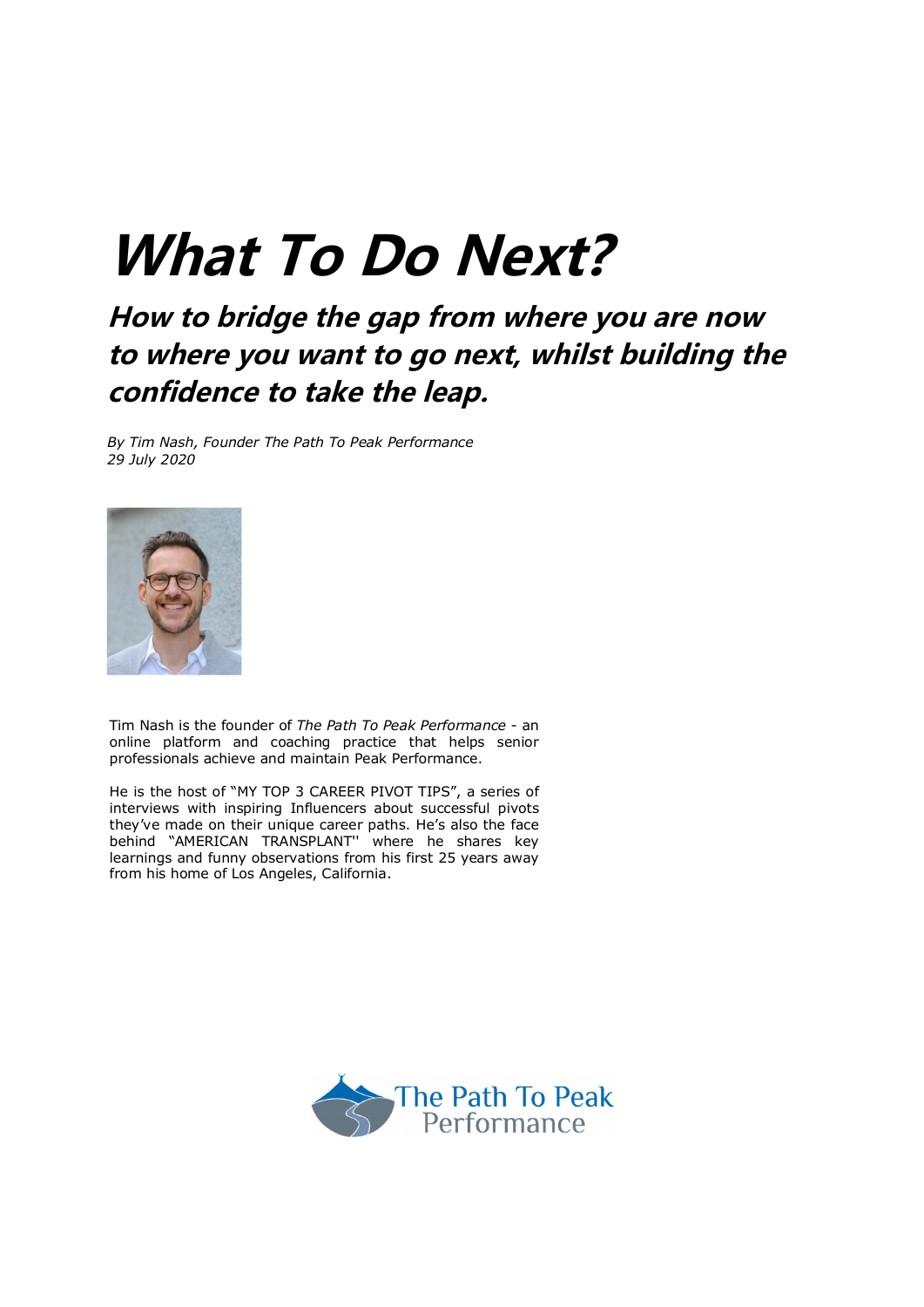

# **I. INTRODUCTION**

I have to tell you, I've been in uncertain situations like this before - without the Covid-19 conditions, of course. But one where I was dissatisfied with my current work situation and wanted something different. Something better.

But...I had NO IDEA WHAT!

Not only did I make the transition to something new, I did it more than once...in fact, I've made at least four "leaps" since embarking on my career 26 years ago…

I could not have predicted where I would end up. I just put one foot in front of the other, leaned into "my truth" and trusted my gut to lead me to the next opportunity.

My biggest learning from my unplanned career journey is this - if you're open to them, opportunities will appear. Maybe not always in the way you expect. You might be dreaming of a convertible Roadster when a sensible sedan comes your way...the key is to grab it when it does.

Of course, things are different in this particular situation and I am sensitive to the life changing effect corona virus and its impact have had on lives, families and jobs. To make my area of expertise clear, I offer individual and group COACHING FOR PEAK PERFORMANCE and I am the founder of *The Path To Peak Performance* – a "living and breathing" ecosystem which provides free development content for senior leaders and experienced professionals.

I am also an ambitious professional LIKE YOU and I understand the dilemma of not wanting to move away from a "safe" work situation toward something "unknown" including the feelings of fear and insecurity.

For any of you reading who are in a good work situation but have been forced to see and feel your growing dissatisfaction during and post lockdown period, I think you will still get value in what I'll be sharing in this document. But, to manage expectations, this document is more geared towards: Senior and seasoned professionals who are looking to make a career change, but don't know exactly what or how.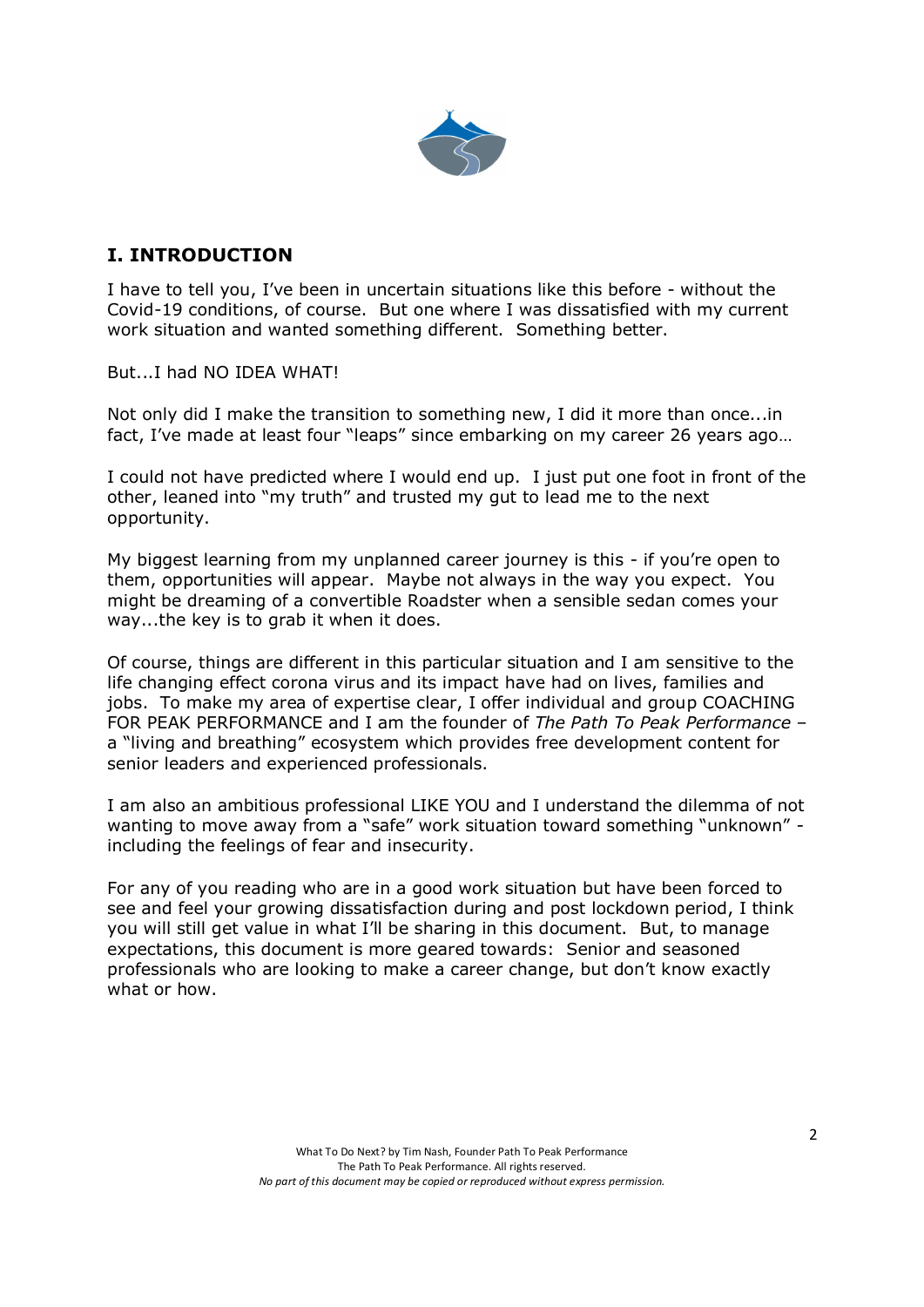

This document is an outline of the steps you need to take to bridge the gap between where you are right now and where you want to go next. By bridging this gap, you will build the needed confidence to take action when the time is right. Although the current business climate might not be the best time to leap, it is the best time to prepare yourself for it.

So, before we get to the good stuff, I want you to know: **You** *can* **prepare yourself to make your next career move. With confidence.**

So, even though it might feel like there's no point in doing anything right now, even though you feel like it's too late to make any big career changes, even though it might feel as if no one could help you right now…

YOU are capable of taking these steps. YOU are resourceful. And YOU are actively seeking inspiration, tools and guidance on what to do first. Just like I did back in early 1995…

Back then I started from scratch - little to no support network and a very short list of career accomplishments. I just knew I wanted more and was determined to find out how.

You must have similar feelings? That's why you're reading this letter from someone who has made a career transition before. So give yourself some credit for that.

#### **You haven't given up yet. In fact, you could be preparing for the greatest phase of your career thus far!**

It's just going to take a little genius, some extra work (let's be honest!) and the implementation of the five key steps I've outlined below.

By the way, some actions can be completed in 30 minutes to an hour. Others might require more time and input from others. But you could work these steps and start seeing results in a matter of days...if you stick with me on this, okay?

You will need to commit some time to doing this work. But it's far better than watching the depressing news or binging on the latest series about a Tiger King.

Now, you need to know, I won't hold back in this document. I'm going to tell you exactly what it will take to come out with your head held high. I will be firm, direct and honest. You need to know the truth about what it's going to take to bridge this gap with confidence.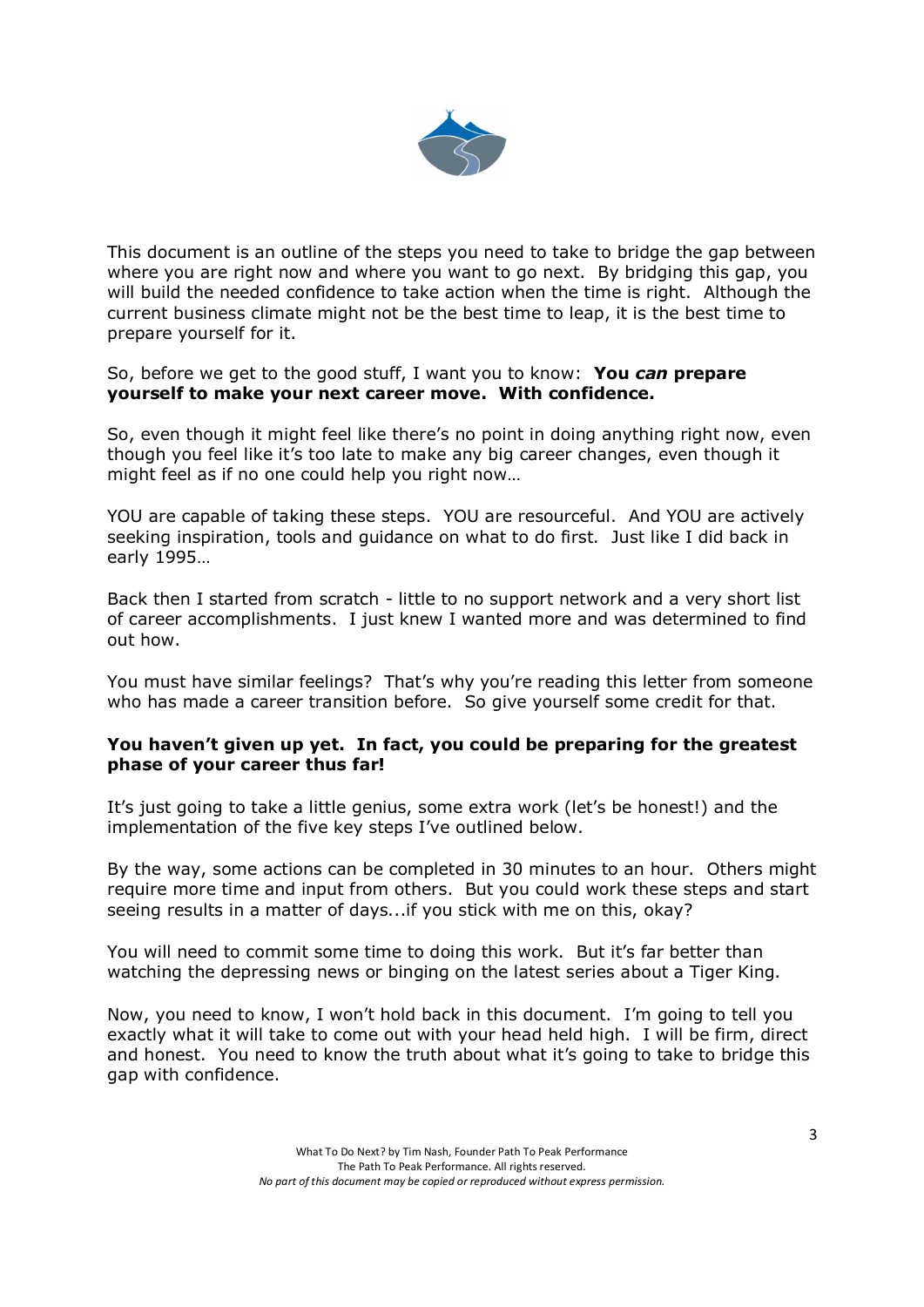

# **II. ABOUT TIM**

On that note, I originally wrote this during the lockdown stages when some shops had begun to open and people had started to meet in groups larger than three...I sincerely hope that things continue to open up as it has given all of us a HUGE lift in spirits!

For those that don't know me, my name is Tim Nash (timothypnash on social media, but call me Tim!).

I have had success on four different career paths - one in Banking & Finance, one in Teaching & Education, one in the Media and one in People & Organizational Development. With twists and turns all around.

Even though I didn't realize it, each career built on the one before it. If not the topics, certainly the skills and confidence gained. I have a model that works and that's what I teach.

I am the host of "MY TOP 3 CAREER PIVOT TIPS" - a Webseries featuring bite-sized interviews with inspiring Influencers and Thought Leaders who have made successful pivots on their career path (let me know who you'd like to hear from and I'll put them on my list!).

I also run a fast growing coaching business helping senior professionals achieve Peak Performance so that they can create lasting positive change for themselves and their teams. As clarity on where you are and what you want is the first and most important step for Peak Performance, many professionals LIKE YOU realize they want something more. They too are ready for their next career move - they just don't yet know how or what.

I also share a great deal of content online for free, so if you're new, please do check out pathtopeakperformance.org. I'm now in the process of updating things with relevant content so don't be surprised if something looks different since your last visit.

The point is - I am real and I am navigating this with you. If you'd like to reach out to me to ask me a specific question about your unique situation, please email me at info@tim-nash.com or send me a message on any of my social media platforms, usually under the name @timothypnash. And please tell me you've read this so I can reply in more detail.

Deal? Deal!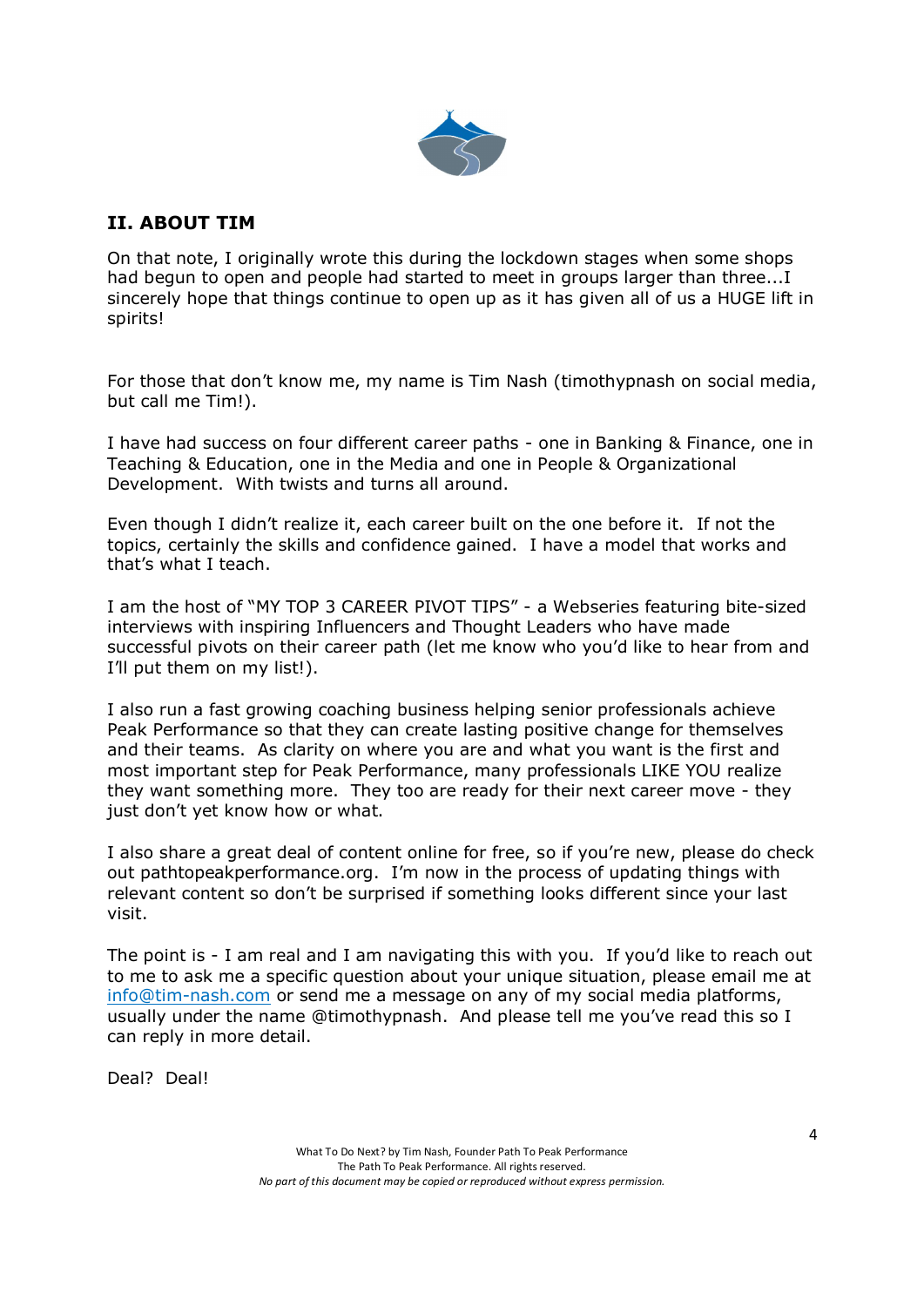

# **III. THE FIVE STEPS**

#### *STEP 1 – First, get honest about your current situation.*

Before you can move toward something you need to understand where you stand now. You need clarity on your current reality *and* how you'd like to change it. As mentioned, clarity on this is this the first *and* the most important step! Here are 3 good questions to ask yourself right now:

1. What do I like about my current situation? Dislike?

Just as important as knowing what you don't like about your current situation, is knowing what you do like. This could be something simple like the cool coffee machine or more substantial like the company Christmas party. In whatever direction you go, try to hold onto the elements that you enjoy or find a way to recreate them.

2. What would I like to change about my current situation?

Think about it – how can you change something if you don't know what you'd like to change?

3. What and who could help me make this change?

Nobody can accomplish anything big on their own. Don't even try. People can be the most helpful resource. Seek out a trusted advisor - perhaps even someone who has done what you're trying to do. Someone who knows the fears but also the rewards attached to this kind of "leap".

*However, could there be something else going on with you? Perhaps there's an inner conflict that needs to be resolved beyond the job (dis)satisfaction?* If so, you need to know. ASAP. If this applies to you, here are a 3 more questions:

a) Am I overwhelmed or unfulfilled?

You know yourself better than anyone. You're aware of what's going on inside *and* outside of you. However, each and every one of us can benefit from asking the questions: Are my work-life responsibilities killing me? Am I unhappy with where I am right now?

Some people would argue that if you're energized by your work, it won't burn you out. Either way, getting clarity on this question can provide relief BIG TIME.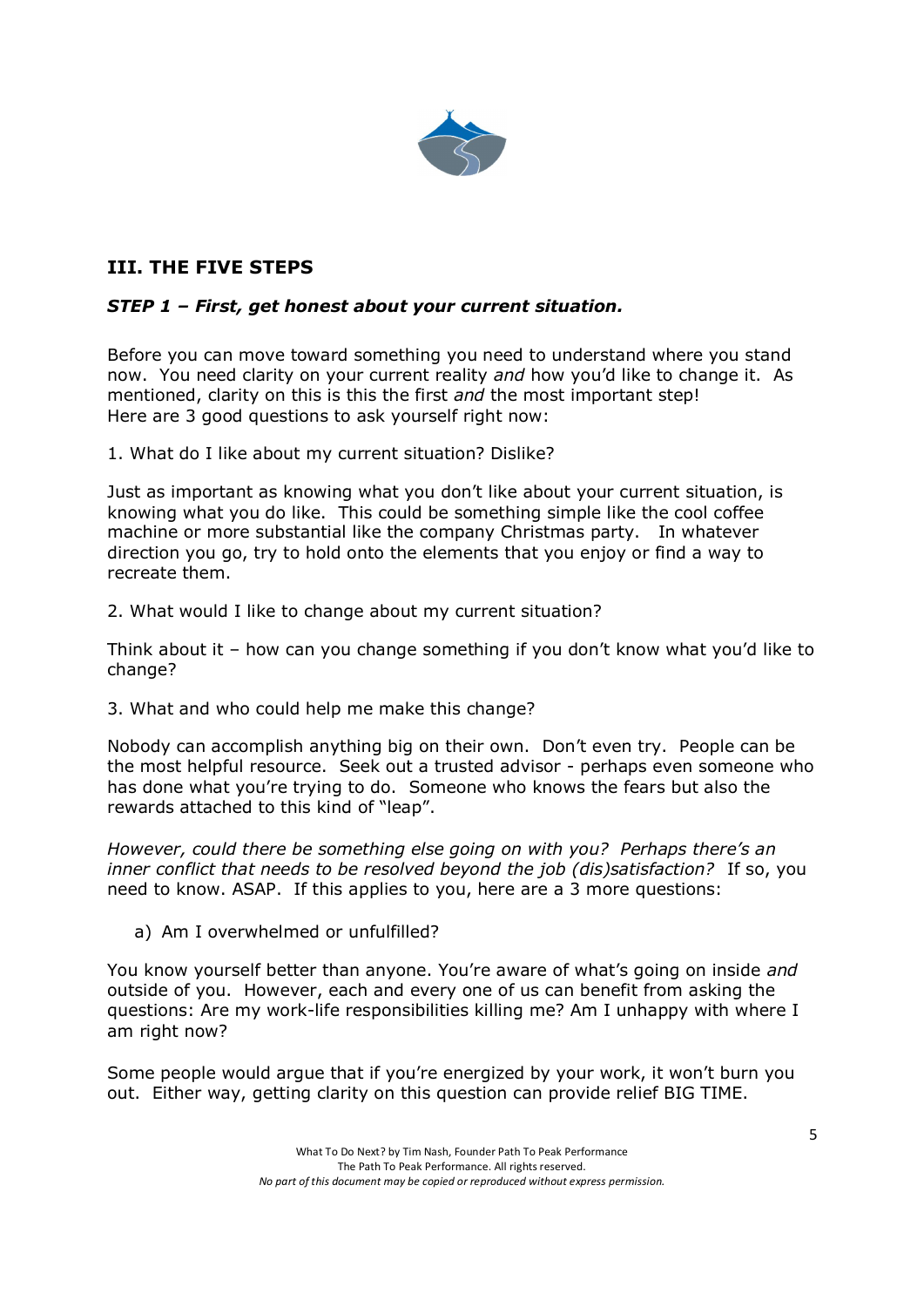

Perhaps you just need better prioritization skills (See STEP 4)? After all, just because something's important doesn't mean it's urgent. Or that *you* have to be the one to do it.

If there is something else going on with you, you definitely want to know about it. Plodding ahead and keeping yourself busy (and distracted), is not a solution to your problem. On the subject of distractions…

b) Why *do* I keep myself distracted?

Checking work emails after work or repeatedly checking your Facebook updates on the weekend, I'm sure there are times when you're choosing to be connected (even when unnecessary). Be honest with yourself – Can my email response wait until tomorrow? Do I *really* need that Facebook app on my phone?

I don't know your individual situation but if you're like me and many people I know, you choose to be 'connected' even when you don't need to be. I get it – you like being "in the loop". Me, too. But do you *really* need to be?

Of course, there are times and situations because of your job role when you do. But I'm quessing there are just as many times when you could "sit things out".

Here's one of the best tips I heard last year for creating more time: *Choose the app you use the most on your phone and delete it.*

You might be lost without it…but you may be just fine.

c) Have my priorities changed?

Are the things that were important to me 3 months ago still just as important? Or has my situation changed, and priorities shifted as a result? Take a few minutes to look at your top priorities and make sure your activities are aligned. Also, are your expectations still current? And realistic?

If you made the goal in 2019 to run a marathon and spent several hours a week training for it…is the training time in 2020 still necessary and important to you? Or, would that time be better spent working toward some of your new goals? Or spent with family or friends?

Whatever your priorities, it's important that you recognize busyness as a choice. I repeat. BUSYNESS IS A CHOICE.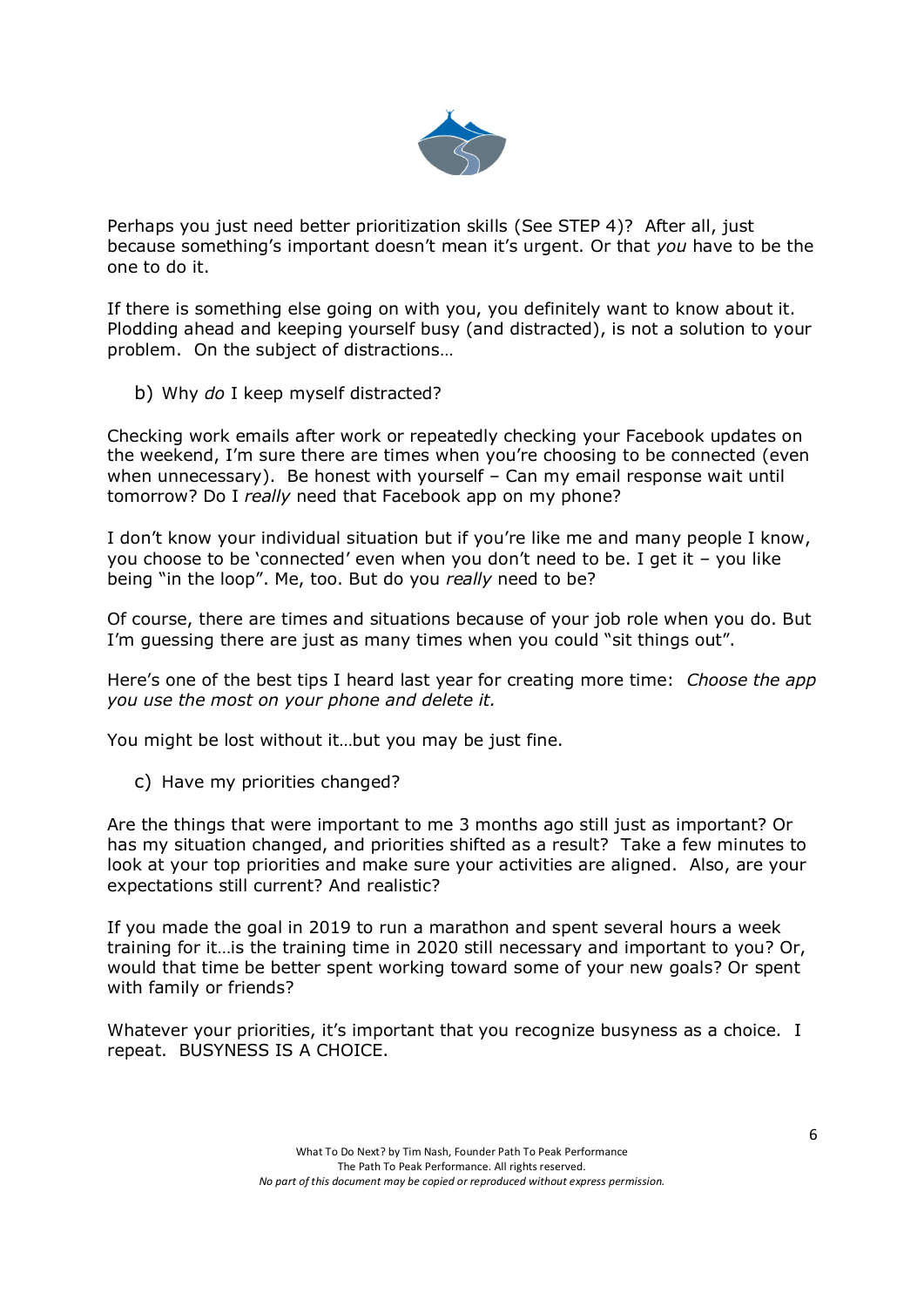

Bottom line: The world has changed for all of us. NO ONE can lean back and be content with the current economic situation. Now is NOT the time to stick to your "safe" plan! The plan has gone out the window. Now is the time for reflection, creative planning and preparing yourself to move into action.

Remember, this is a whole new landscape...nobody has the game plan. No one knows what to expect next. Which is why you have to create your own game plan. You want to come out of this stronger than before - and ready to act. It's possible.

# **STEP 2 – Update your CV and professional profile.**

Part of understanding your current situation is understanding where you've come from and everything you've accomplished so far. How others view you and your accomplishments is *also* important. It's probably time to update your CV and LinkedIn/XING profile. Take time to find some profiles you like so you can integrate the best elements into yours.

If you find yourself doubting your abilities or feeling like you're not up to the task of this next career move, here are two ways to help you VERIFY YOUR TALENT -

First, take inventory of your skills and accomplishments.

Review what you've accomplished over the past few years. This helps to remind you that you bring and have brought a lot of value to your work. Otherwise, you wouldn't have been chosen for this present task. Someone thought you were up to the task. Obviously, you did too. Therefore, be confident in the abilities you know you have and be confident in your ability to master new ones.

If you're struggling to come up with concrete examples, ask a trusted friend or colleague for their perspective (you might be surprised at how "great" they see you).

• Second, turn your talents into strengths.

According to scientists behind Gallup's *StrengthFinder*: "People have several times more potential for growth when they invest energy in developing their strengths instead of correcting their deficiencies."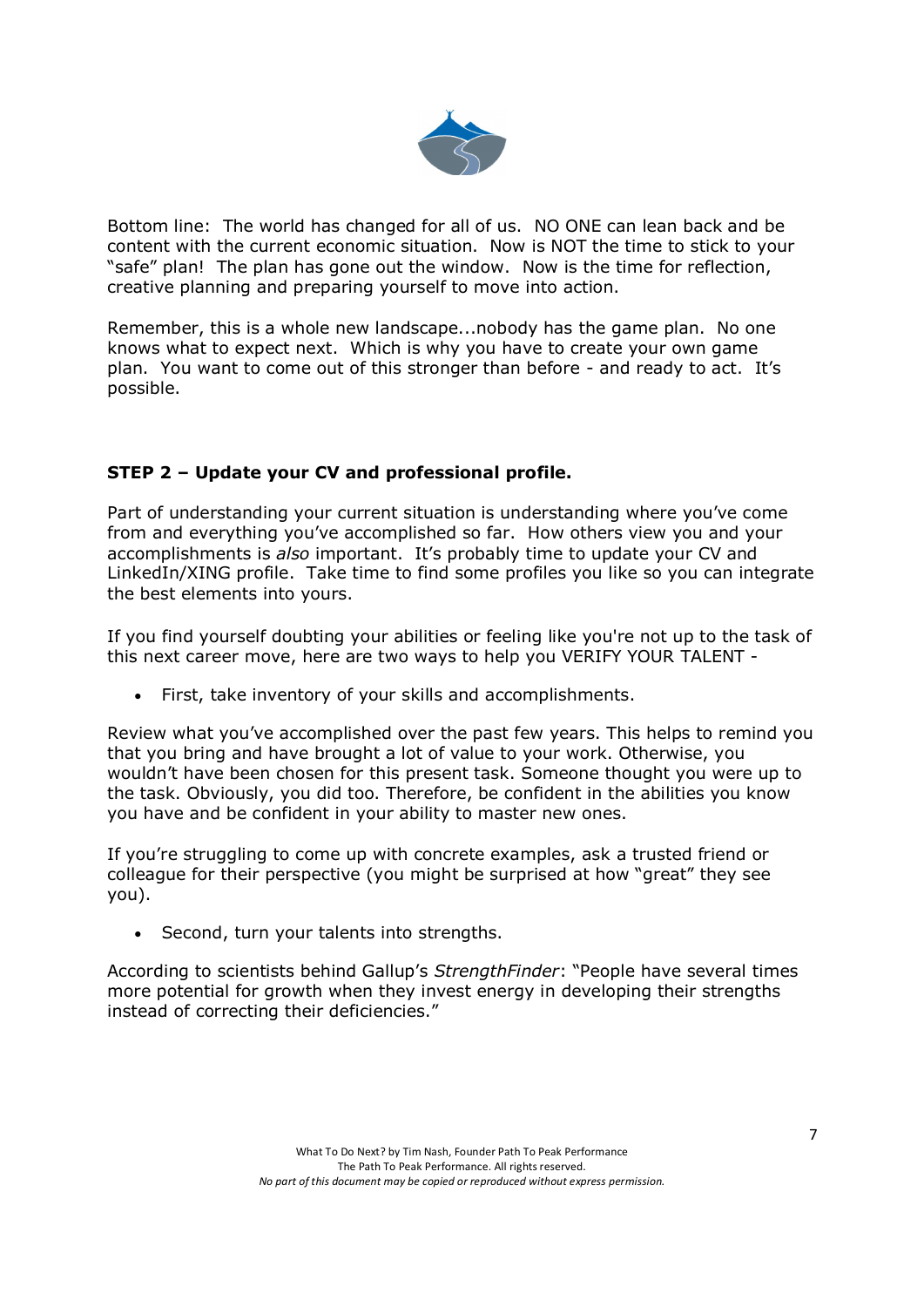

By focusing on what makes you stand out instead of what you lack, you can build up your strengths and protect yourself against your doubts at the same time.

On paper, your verifiable skills and professional accomplishments may look like your greatest asset. Without a doubt, those things are important. However, you have something else that's even more valuable: You. In all your past and current successes (projects, jobs, roles, etc.), you are "the common denominator".

#### *STEP 3 - Get a coach or mentor.*

Take any top athlete in any sport and you'll find a coach right behind them. A trusted coach can give that little push or motivation that they can't give themselves. There's no reason why a coach couldn't help you up your game too!

If you're looking for more direction and advice, a mentor might be a good option for you. Either way, seek out someone whose story inspires you to reach for your goals.

According to the surgeon and author Atul Gawande, "coaching done well may be the most effective intervention designed for human performance." Can you imagine an athlete winning Olympic gold without one? Why should it be any different for his profession? Or yours for that matter.

I strongly believe that "coaching done well" results in increased awareness - leading of course to increased clarity followed by action. When you clearly see what you want to do and how you can get it, you move into action mode.

Moreover, increased awareness leads to action with a clear intention – deliberate action connected to your goals and priorities. It also leads to previously hidden options and clears the way for positive change to emerge.

#### *STEP 4 - Prioritize what matters.*

No doubt you've got a lot of questions – Where do I start? Who should I contact first? Here's a thought experiment: Imagine you're a hunter. An old-school caveman who has to hunt in order to eat. No kill, no food. Your goal: Find food for you and your family…today. But your hunting spear is very old. Making a new one is another important goal. Which goal takes priority right now?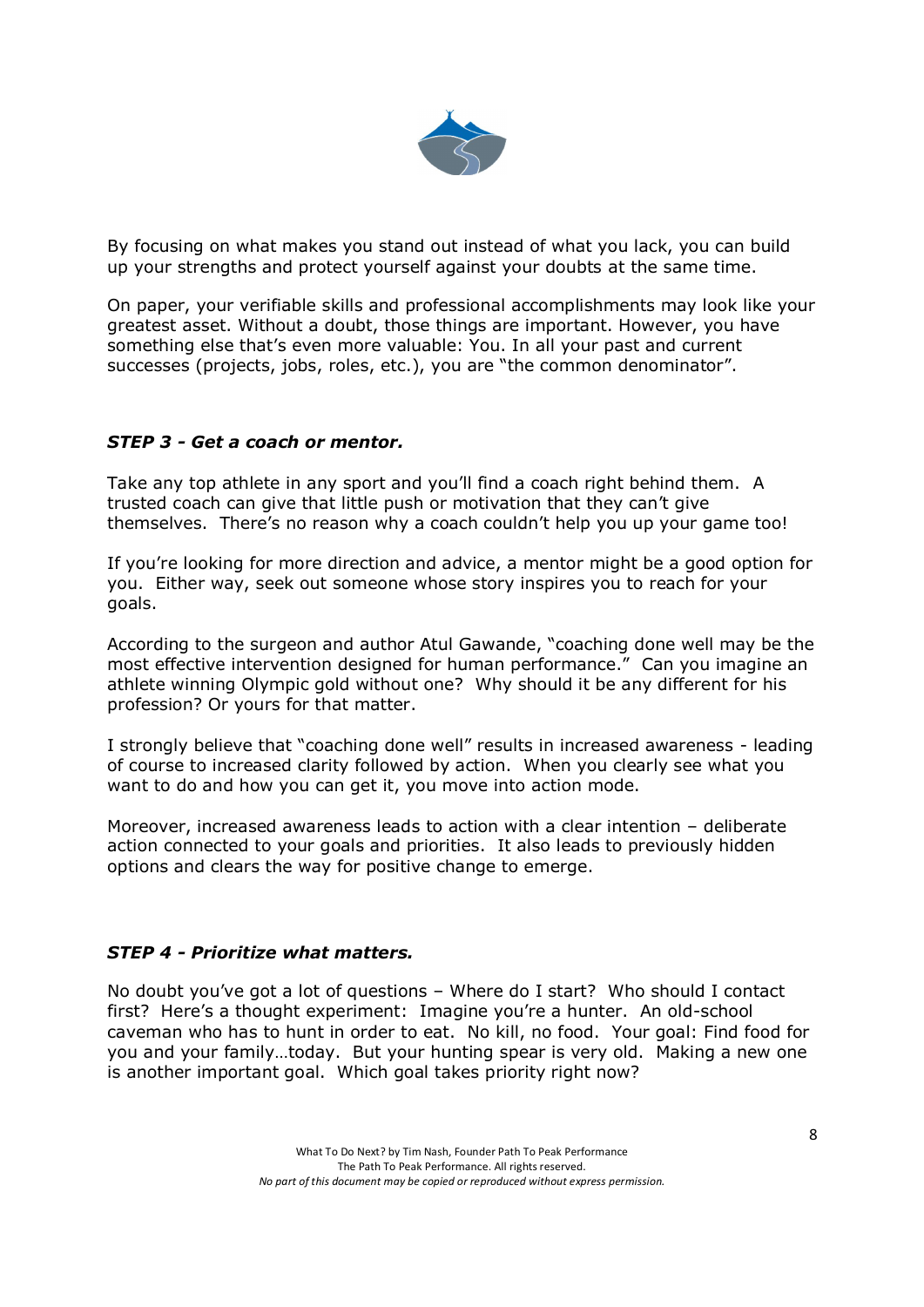

When time is of the essence, and it usually is, you must be able to prioritize *and* think strategically.

Here are 2 highly effective, time-tested models that have helped thousands of leaders do just that:

#### 1. The Eisenhower Matrix

To help you distinguish between what's important and what's urgent, get to know the classic Eisenhower Matrix named after the US President who was famous for his timely decision-making ability.

|               | Urgent   | Not Urgent |
|---------------|----------|------------|
| Important     | Do First | Schedule   |
| Not Important | Delegate | Avoid      |

This simple model allows you to break down your tasks before deciding which to tackle first. The 4 boxes in the Matrix helps with the prioritization.

Keep in mind that it's important to make the time to deal with things that are important, but not urgent. Also, it's a good idea to deal with important tasks before they become urgent.

#### 2. The Rubber Band Model

To help you deal with the dilemma of choosing between more than one good option, ask yourself: *What's holding me? What's pulling me?*

On first sight this may look like a variation on the classic pro's vs. con's method. However, by focusing on two attractive alternatives it's a more positive and therefore powerful experience.

Remember that when prioritizing between important goals, ask yourself what's more urgent right now and what action will bring you closer to it?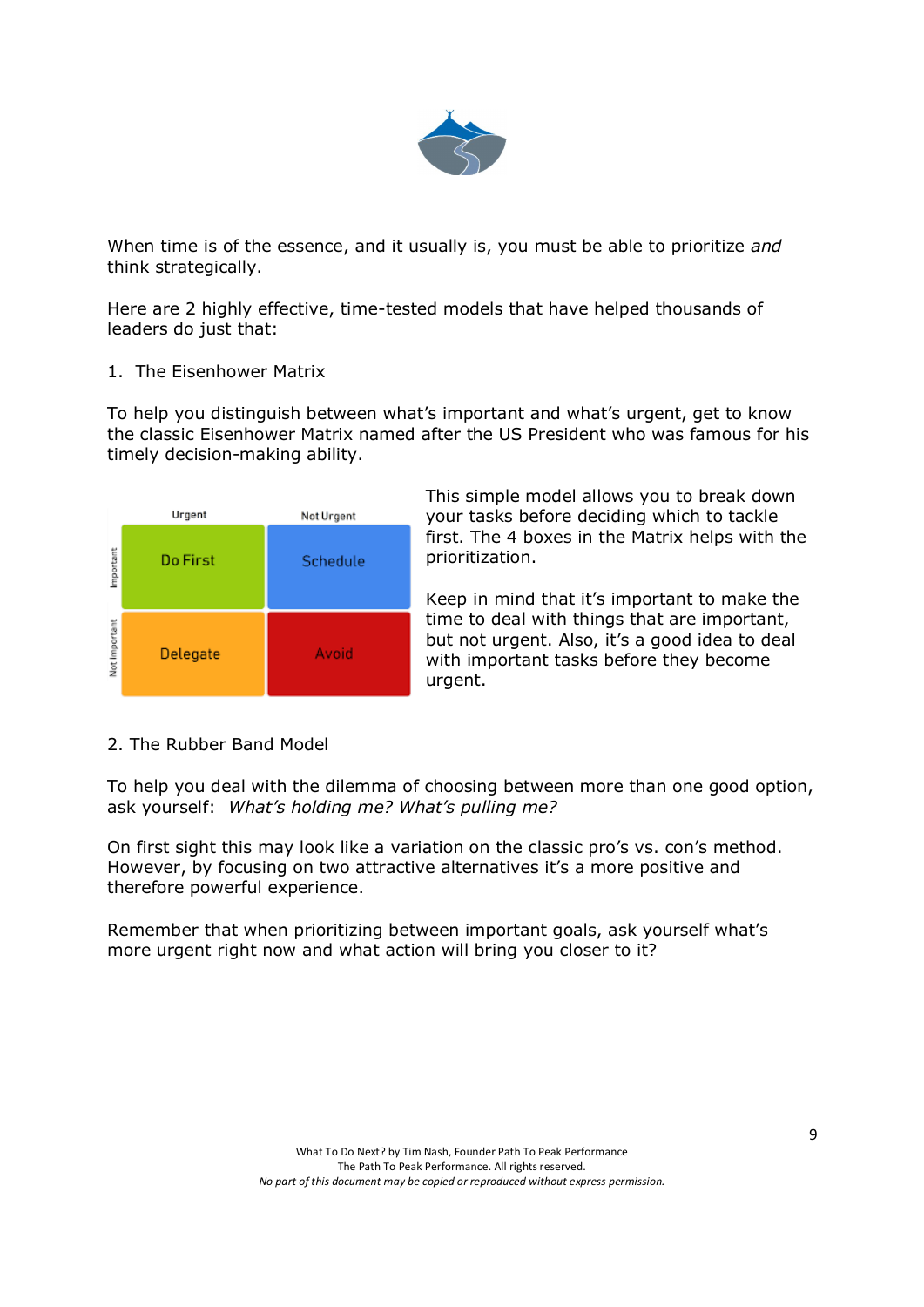

#### *STEP 5 - Create action plan.*

If the disrupting events of the last few years (and weeks!) have taught us anything, it's that today's well-thought out plan may be useless tomorrow. This doesn't mean you shouldn't plan. On the contrary. Every 21st century action plan needs two things: 1) The flexibility to adjust when the unexpected emerges…and 2) A feasible back-up plan that you can fall back on – the "pivot".

And if for some reason you doubt that you're capable of a creative pivot…bestselling author and distinguished Management Professor Mihaly Csikszentmihalyi believes that creativity in the corporate world involves "fluency, or the ability to generate a great quantity of ideas; flexibility, or the ability to switch from one perspective to another; and originality in picking unusual associations of ideas".

*Switching perspectives, generating ideas, stretching resources* – do any of these skills sound familiar? I'm sure you do all of these. If you didn't have the ability to adapt and be resourceful with what you've got, I think you'd be out of a job.

#### **Think of this transition as** *your* **"creative pivot".**

# **IV. NEXT STEPS - A SUMMARY**

Just to round up here I'd like to reassure you by telling you that this process is hard. You won't always know which way to go or who can help you with what. One day you'll wake up feeling inspired and know exactly what to do. The next day you'll struggle to get out of bed and feel totally overwhelmed. That is okay.

When you wake up and get down to work, try to reconnect with your vision. How do you want to emerge from this transition? And ask: What one small step can I take toward that vision today?

Be kind to yourself. Take action. And let go of the need for this process to be perfect. It won't be. There will be unexpected twists and turns. There could be roadblocks. But remember - you signed up for this. You will navigate the twists and turns and find a way through the roadblocks.

Okay, here is a useful summary of the key points in this document. Please don't delay. Keep focused on the outcome you want. Remind yourself how far you've come. And keep going. Even if it means radical change, just make the change and keep going!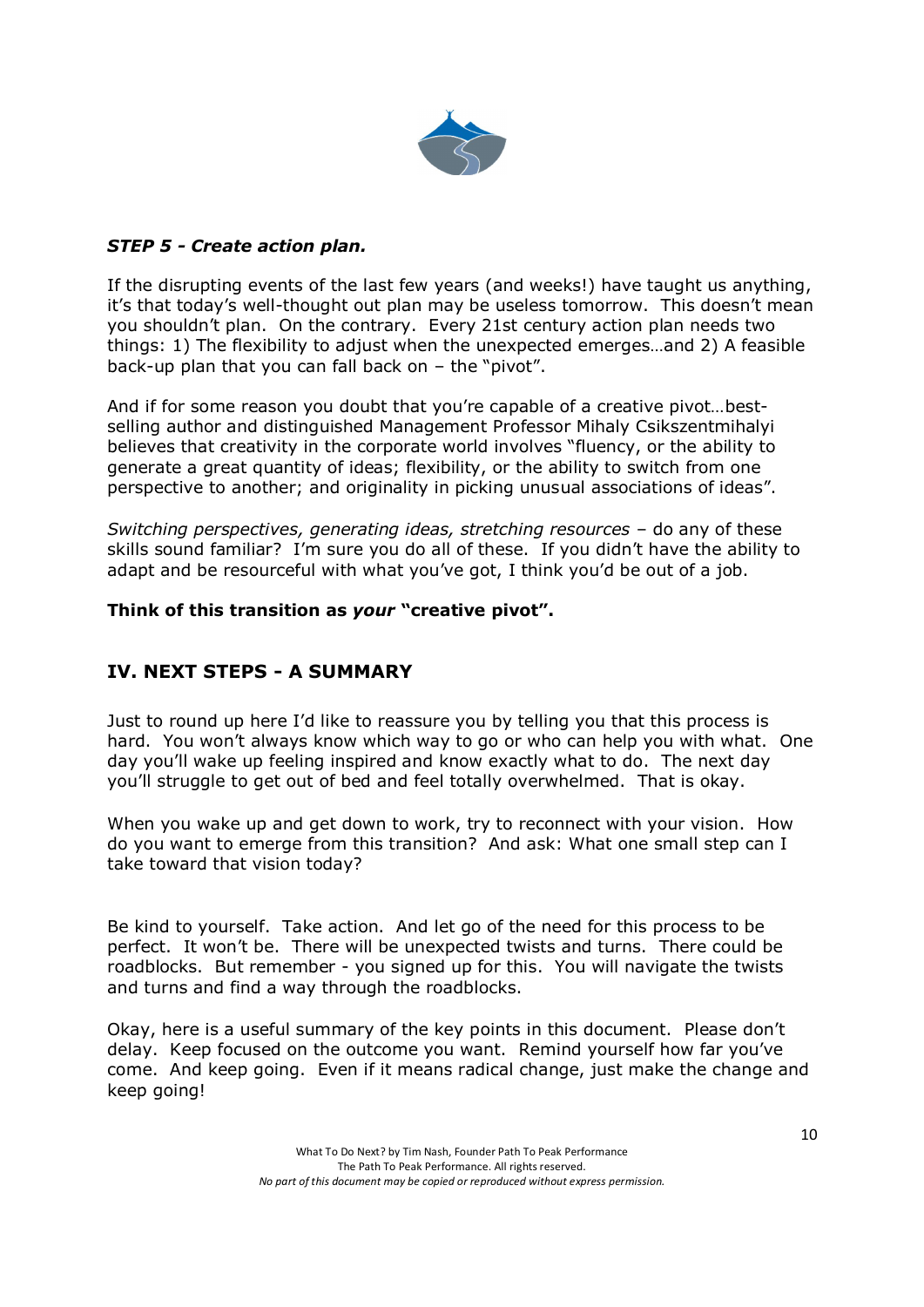

#### KEY STEPS

- Get honest about your situation. Before you can move forward you've got to understand your Big Picture...Aristotle was spot on when he said, "know yourself is the beginning of all wisdom". Above all - you want to be focused on the best possible options for your next career move, not on what could go wrong or has gone wrong.
- Update your CV and professional profile. You need to be able to recognize and articulate your skills and accomplishments. Everyone has a unique journey. A unique perspective. It's important that you understand your journey and find your voice. A key here is to pinpoint what makes you stand out.
- Get a coach or mentor. Whether you're looking for the advice or direction of a mentor or guidance and support from a coach, find someone who inspires you. You need inspiration and motivation for your next steps. Reach out for it.
- Prioritize what matters. Always ask yourself, what is most important right now and what action will bring me closer to it. Do that one first.
- Create action plan. Create a plan that is flexible, one that you can adapt with the emerging changes around you. Think of your plan as a compass to guide you, not a map that stays fixed. How useful would a Soviet-era map be on your next trip to former East Germany?
- Lastly, don't dwell too much on the news and what's going on around you. Stay focused on the outcome you want, turn up and do the work. Remember: you hold the key to what comes next!